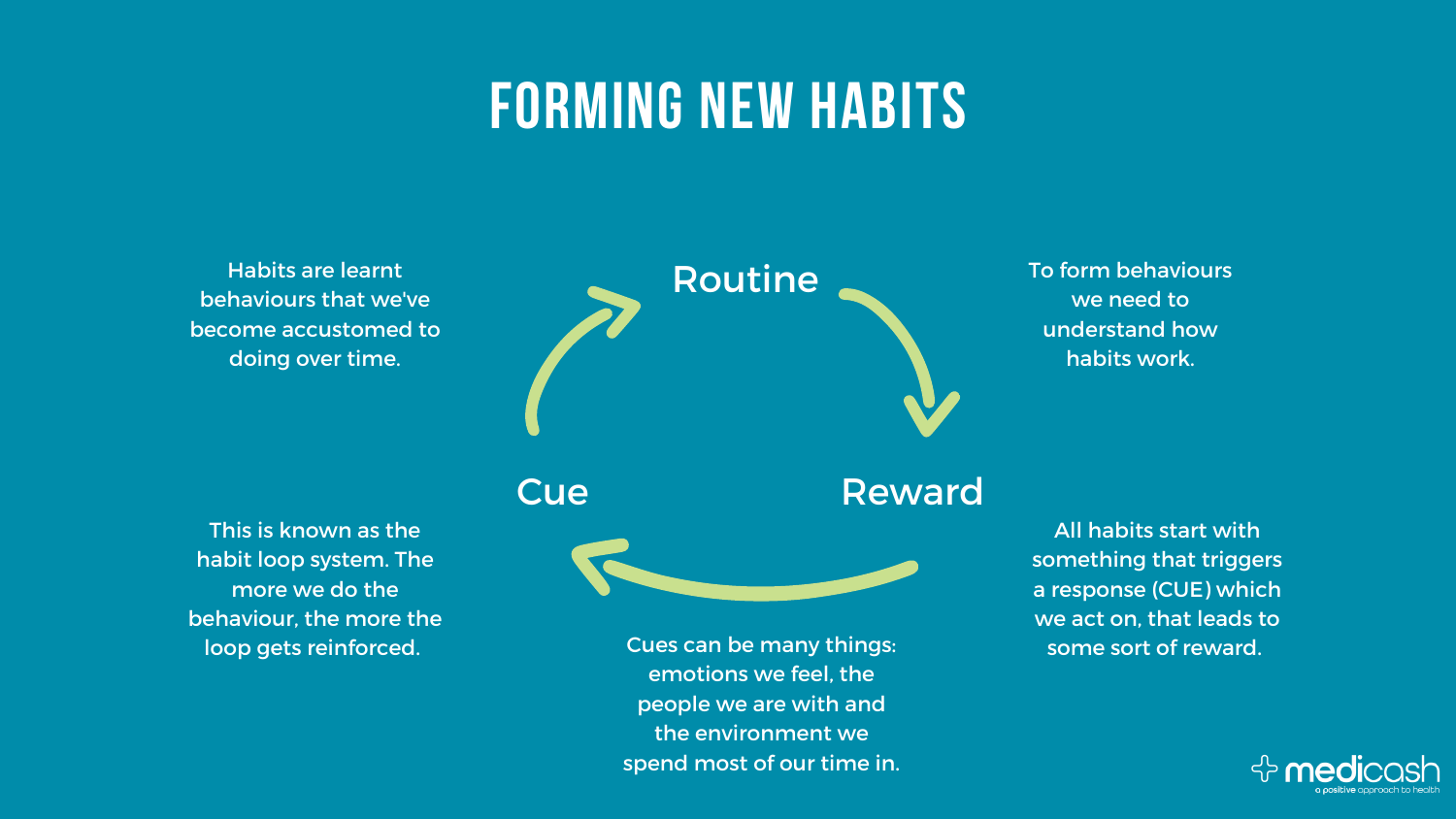## **BUILDING NEW HABIT SYSTEMS**

Example: After I make my breakfast, I will eat a piece of fruit When I get my morning break, I will drink a full glass of water When I get home at night, I will make my lunch for the next day After I eat my breakfast, I will go for a ten-minute walk When I get my lunch break, I will walk outside for 15 minutes When I arrive home, I will put on my trainers and walk around the block After I come downstairs, I will do 5 press-ups When I get into work, I will take the stairs.

- 
- 
- 
- 
- 
- 
- 
- 

When building new habits it's important to start small. The system is simple: add a tiny behaviour to something you're already doing naturally (anchor habit).

> **Anchor habits** are the things you naturally do without thinking about it anymore, like brushing your teeth after waking up.